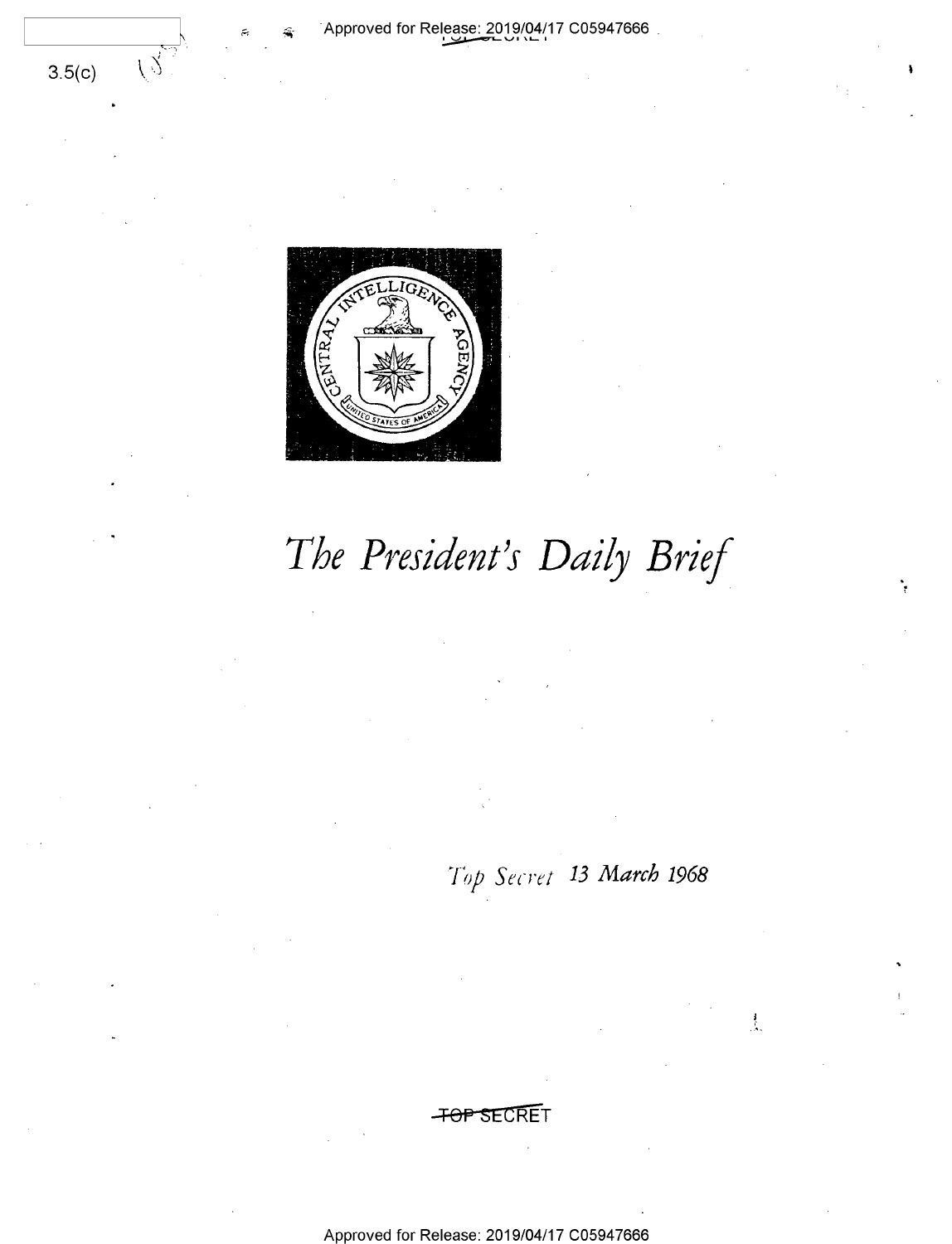$3.5(c)$ 



TOP SECRET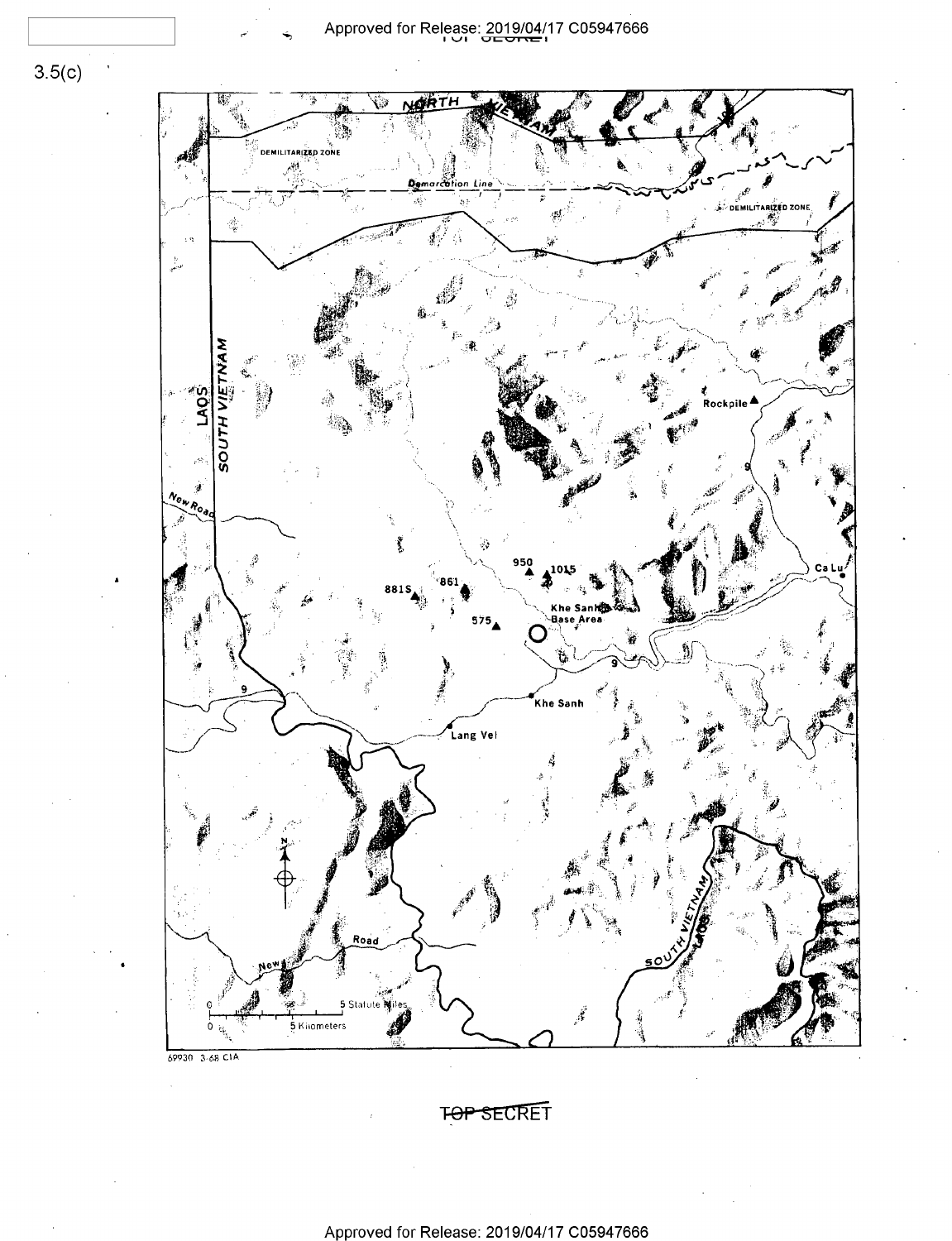DAILY BRIEF 13 MARCH 1968

1. Vietnam

2. Panama

Military activity remains at a low level in most of South Vietnam. Allied clearing operations are continuing in the northern provinces.

Clouds obscured most of the territory photographed on the OXCART mission of 8 March, but good coverage was obtained around Khe Sanh.

The photographs showed further development of the Laotian road network to the west of Khe Sanh. In addition to Route 9, the Communists have built (over the past several months) two spurs running east from Route 92. These roads appear to have advanced about two miles since January and are now well within South Vietnamese territory.

All of the routes west of Khe Sanh appeared to be in serviceable condition. No vehicles were photographed, but extensive tracking suggests that moderate to heavy traffic uses these roads.

While the stalemate in the assembly drags on, we have a hopeful report from a sensitive and usually reliable clandestine source. According to this source, Robles agreed Monday night to appoint a new, "nonpolitical" cabinet. A new cabinet might be announced as early as today.

TOP SEGRET

TOP SEGRET

 $3.5(c)$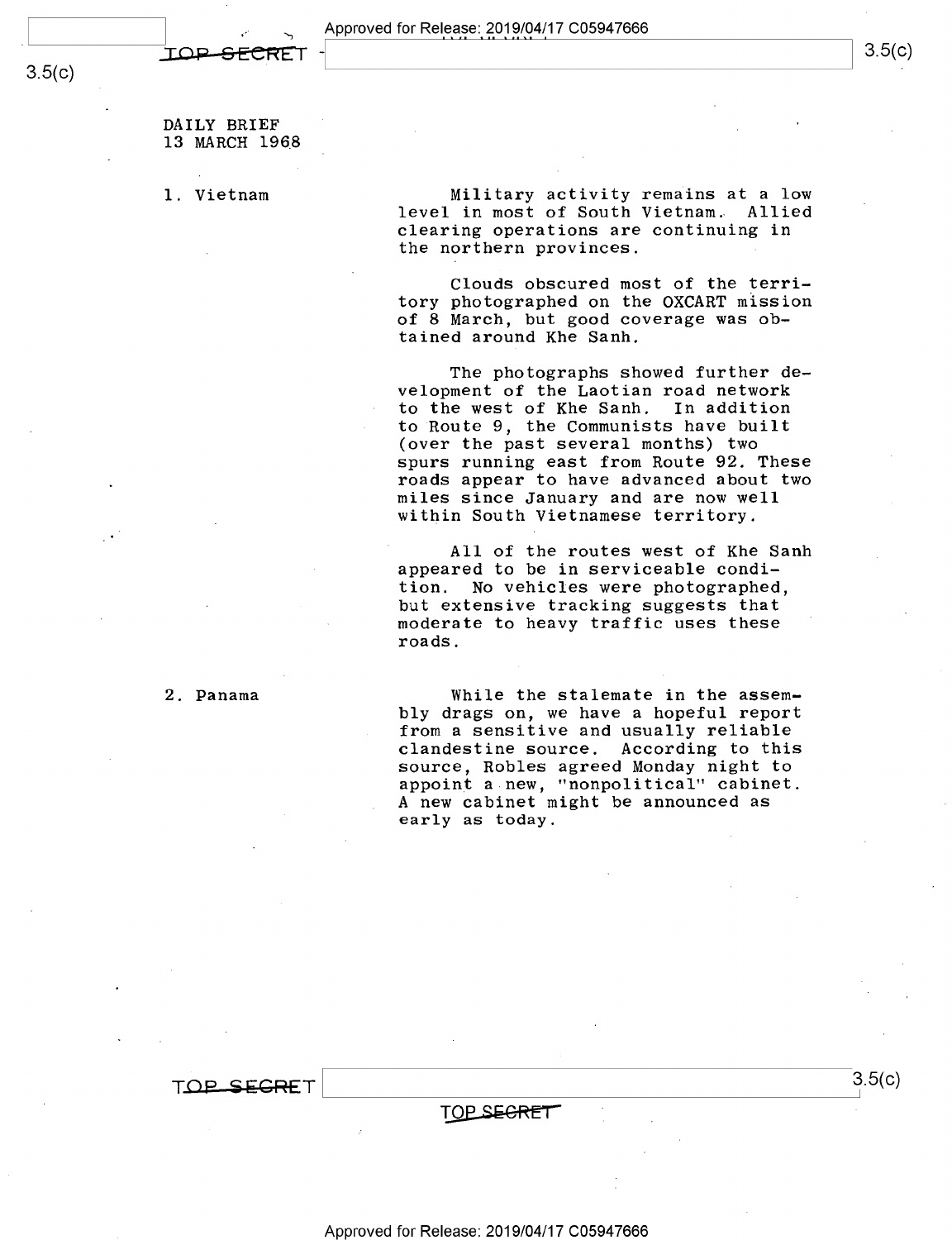**IOP-SECRET** 

3.5(c)

3. Eastern Europe . Police in Warsaw had to use tear .<br>gas again yesterday to put down demon-<br>strations, and students in other Polish cities are beginning to voice sup-<br>port for their colleagues in the capital.

> The government is cracking down on<br>people it thinks instigated the demon-<br>strations or failed to rein in the dem-<br>onstrators. Yesterday, for instance,<br>it fired three high government officials whose children had been seen leading the<br>protestors. The official line has be-<br>gun to take a heavily anti-Semitic slant.

There may be unrest in the labor<br>movement, too, the government's propa-<br>ganda to the contrary notwithstanding.<br>At least, that was what four workers<br>claimed yesterday when they turned up<br>at our embassy to ask if they could a provocation; the embassy turned down<br>their request.)

Labor leaders in Czechoslovakia<br>are also having their troubles. Prague<br>radio yesterday announced the resigna-<br>tions of three of them, including the head of the central council of trade<br>unions. This official said he took on<br>himself part of the blame for various<br>"shortcomings" in the labor movement. The union hierarchy has been a Novotny stronghold.

And in East Germany, the always<br>jittery Ulbricht government is telling<br>its local party bosses to "keep an ear<br>open" for signs of the liberal virus.<br>According to intercepts, these function-<br>aries are being urged to exercise "step in immediately" if anyone gets<br>out of line.



J£MLSE€RET